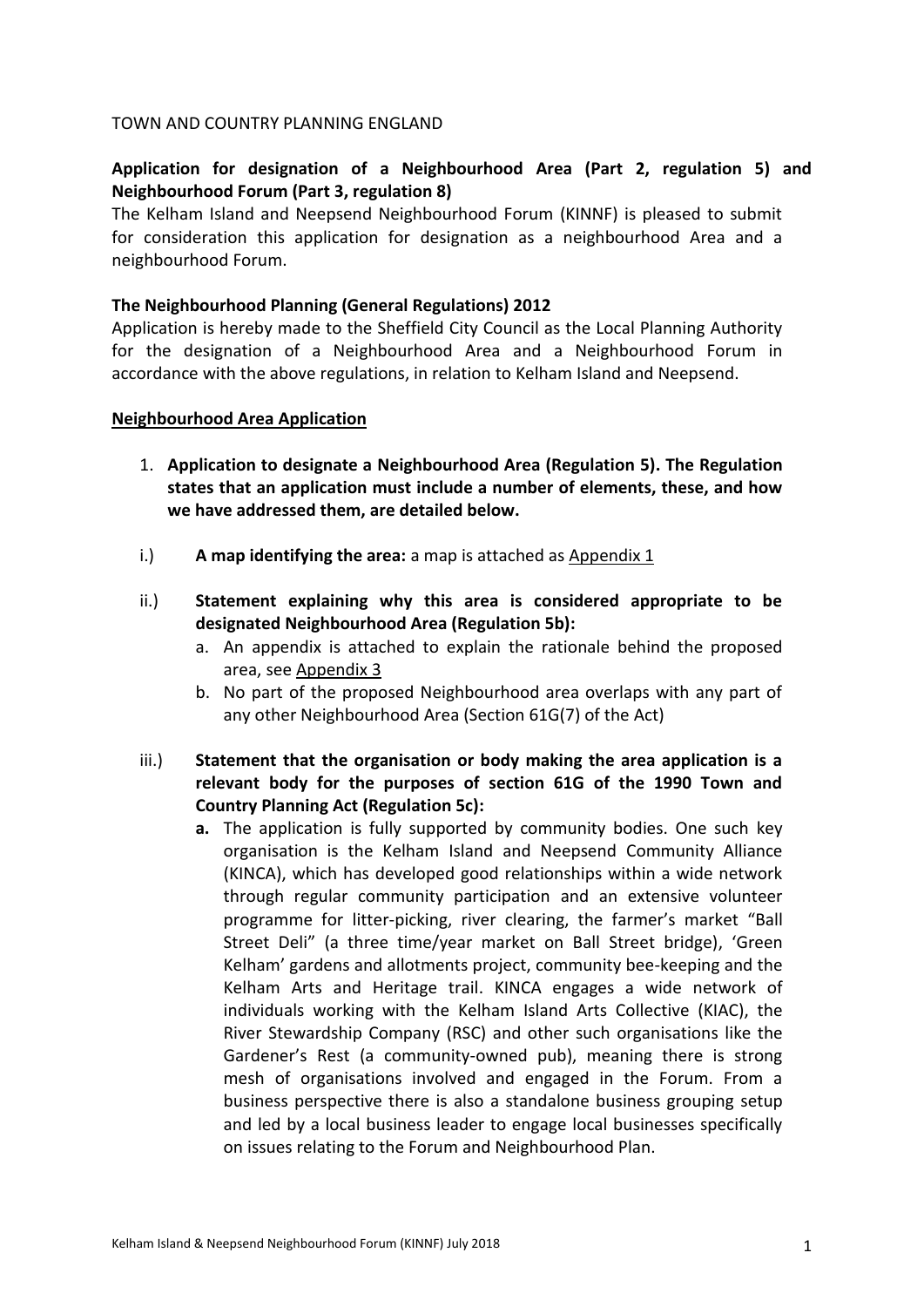- b. The Forum was initiated informally through KINCA meetings in Autumn 2017 and early 2018, before informally existing as a standalone entity with its own meetings. Through these meetings local residents and businesses have debated and agreed both the constitution and the boundary. This has been supplemented and formalised through a 6-week consultation based on an online survey and in-person survey, which have collated these responses. This survey primarily focused on the boundary decision, offering a multiple-choice option, which led to a clear preference (>two-thirds) for the boundary now included for designation.
- c. There is a good cross-section of people in the neighbourhood signed up as members of the Forum, including a mix of residential and businessowners. For instance, 25% of members are local business owners. Residents are a mix of young and old, renters and owner-occupiers, from most of the residential areas included in the plan.
- d. We have demonstrated through the boundary consultation a strong desire to consult with as wide a population as possible, and expanding our consultation efforts and ability to engage meaningfully is a core part of the Forum.
- e. No part of the area consists of the whole or any part of a Parish Council (Section 61G(3b))

## **Neighbourhood Forum Application**

- 2. **Application to designate a Neighbourhood Forum (Regulation 8). The Regulation states that an application must include a number of elements, these, and how we have addressed them, are detailed below.**
- i.) **The name of the proposed forum (regulation 8a)**: Kelham Island and Neepsend Neighbourhood Forum
- ii.) **A copy of the written constitution**: the proposed constitution (regulation 8b) is attached as Appendix 2
- iii.) **The name of the neighbourhood area to which the application relates and a map which identifies the area**: the name of the area is Kelham Island and Neepsend and a map of the area covered by the forum (regulation 8c) is attached as Appendix 1
- iv.) **Contact details of at least one member that can be made public**: c/o Daniel Gordon, 3 Brooklyn Works, Sheffield, S3 8SH, email: [info@kinnf.com](mailto:info@kinnf.com)
- v.) **A statement explaining how the proposed forum meets the necessary conditions (is established to promote the social, economic and environmental well-being of an area that includes the neighbourhood area; has at least 21 individual members; and whose membership is open to people living and working in the areas as well as local councillors)**: KINNF's purpose is to improve the social, economic and environmental well-being of an area that was formerly heavy industry, through the development of a Neighbourhood Plan that will help nurture the Area's future development and serve the interests of those who live and work in the area. This is reflected in the Forum's constitution: "*KINNF will pursue its objectives in the*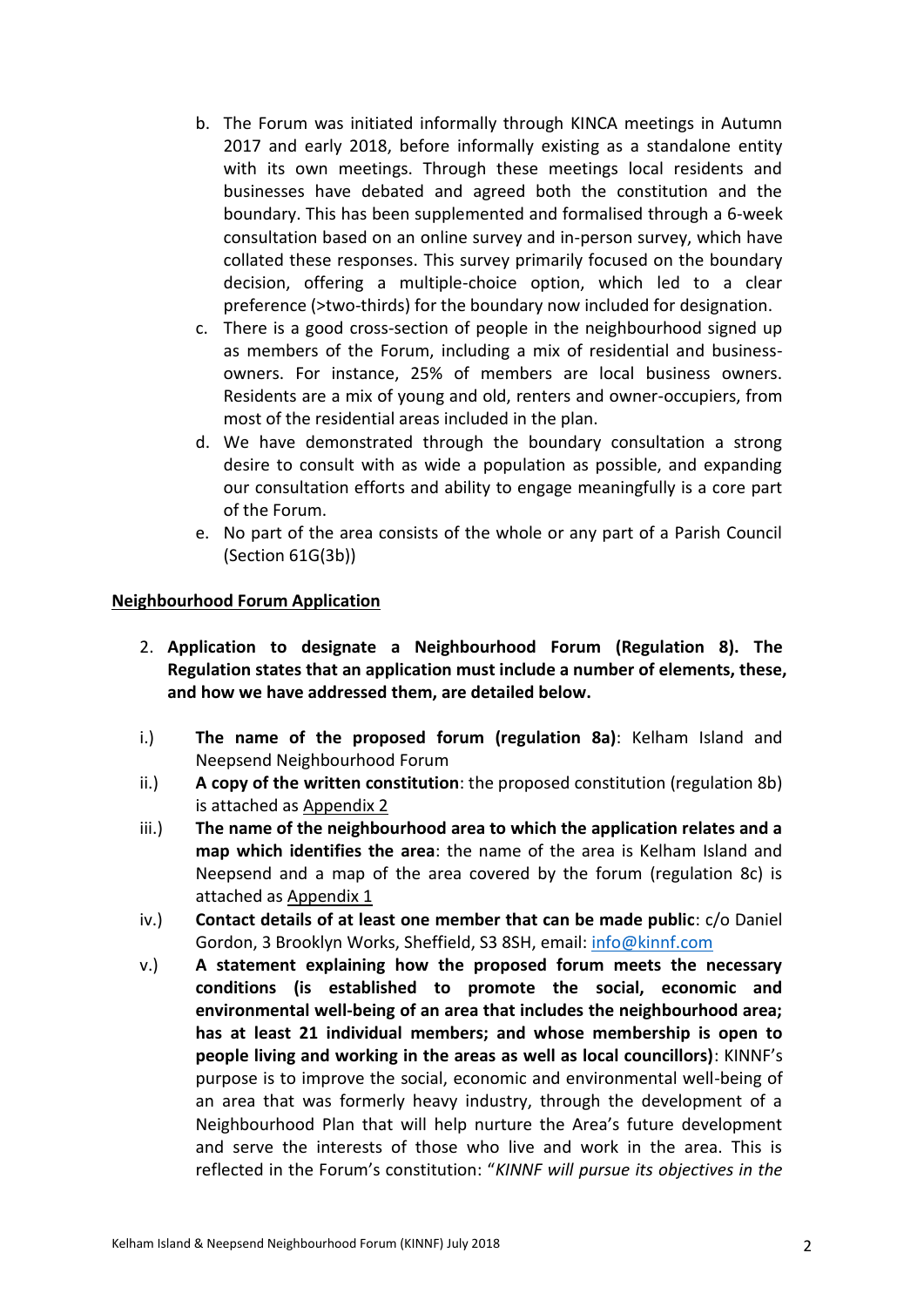*areas known as Kelham Island and Neepsend Neighbourhood Area for the benefit of those who live and work in the area, including business operators, institutions, properly constituted community and voluntary groups and individual residents*." The Neighbourhood Forum has evolved out of KINCA, the local community organisation and registered charity. KINCA has as part of its constitution a commitment to promoting the social, economic and environmental well-being of Kelham Island and Neepsend – covering the areas to which this Forum will be relevant. Many members of KINCA are also Members of the Proposed Neighbourhood Forum. In total the current membership (as at  $11<sup>th</sup>$  November, 2018) of the Forum stands at 55 members, all of whom live or work in the Proposed Area. Membership is open to all, and has been advertised at numerous community meetings, as well as through emails to KINCAs 500+ community members, and will continue to be advertised and open to all those that want to be a Member. Around threequarters of current members live within the Area and one-quarter work within the Area. Two of the City ward's Local Councillors (Douglas Johnson and Martin Phipps) are also Members. The membership draws on a wide cross-section of the local population, including owners, renters, students, long-term residents, old and young. It also represents the range of industries operating in the Area, including but not limited to Public Houses & Restaurants, Brewing, the Arts & Creative Industries, Manufacturing and local Heritage organisations.

Submitted on behalf of the proposed Forum by:

Daniel Gordon - KINNF Steering Group Leader Ben McGarry - Chairperson KICA Douglas Johnson – Councillor City Ward Andy Cook - Kelham Island & Neepsend Business Forum

11<sup>th</sup> November 2018.

Appendix 1: Map of Proposed Area Appendix 2: Proposed Constitution Appendix 3: Rationale for Proposed Area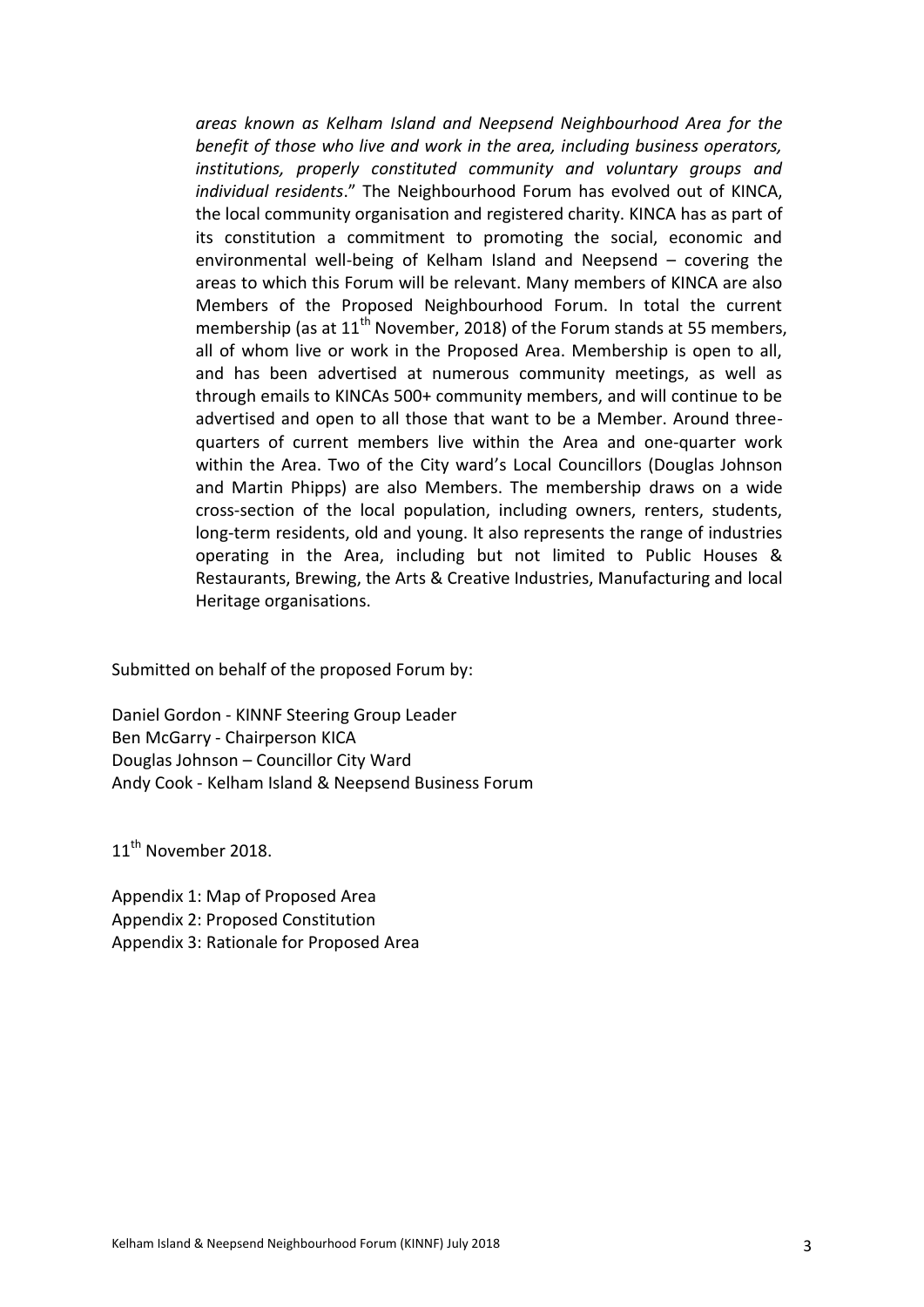# **APPENDIX 1: Map of Proposed Area**

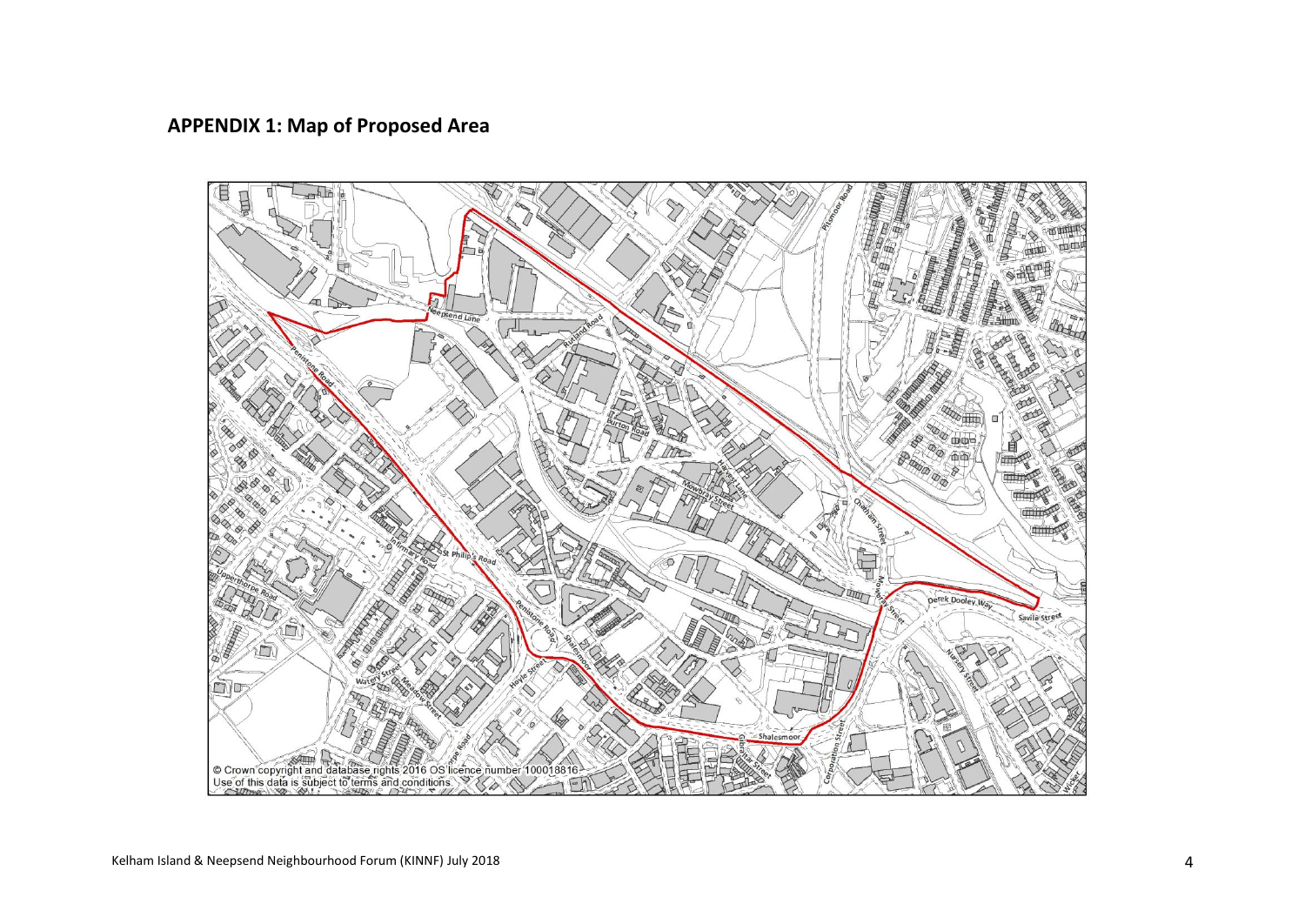## **APPENDIX 2: Proposed Constitution**

# **Kelham Island and Neepsend Neighbourhood Forum**

# **PROPOSED CONSTITUTION**

#### **1. NAME**

The name shall be the Kelham Island and Neepsend Neighbourhood Forum, referred to in the rest of this Constitution as KINNF.

#### **2. AREA OF BENEFIT**

KINNF will pursue its objectives in the areas known as Kelham Island and Neepsend Neighbourhood Area for the benefit of those who live and work in the area, including business operators, institutions, properly constituted community and voluntary groups and individual residents.

To avoid doubt, this area is designated by KINNF for the purpose of the preparation of a Neighbourhood Plan under the Localism Act. A map of the area is attached in Appendix 1 for reference.

#### **3. OBJECTIVES**

The objectives of KINNF shall be to:

- To prepare, implement, and monitor a Neighbourhood Plan for the KINNF Neighbourhood area.
- To promote orimprove the social, economic and environmental well-being ofthe KINNFNeighbourhoodArea
- To encourage the goodwill and involvement of the wider community in the preparation, production and implementation of a Neighbourhood Plan;
- To engage as fully as possible with all community groups within the KINNFarea.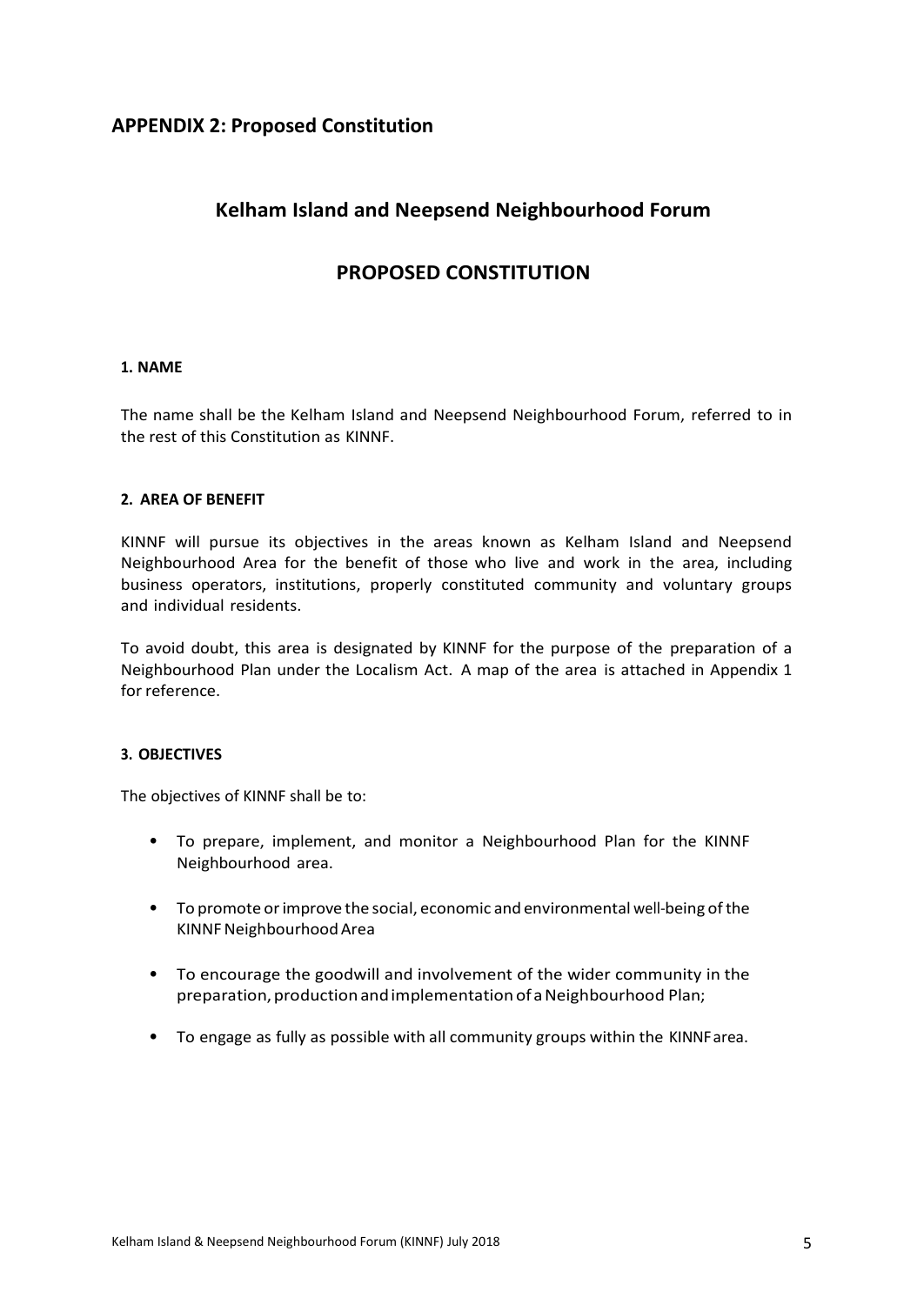## **4. POWERS**

In furtherance of the objectives, but not otherwise, KINNF may exercise the power to:

- Take reasonable actions to achieve the objectives of KINNF, including taking out any contracts that it may see fit.
- Employ staff (who shall not be members of the Steering Group), and engage volunteers, as necessary to conduct activities to meet the objectives, publicise and promote the work of KINNF and organise meetings, training courses, events, seminars, etc.
- Work with groups of a similar nature and exchange information, advice and ideas with them, and also cooperate with other voluntary bodies, charities, statutory and non-statutory organisations.
- Invite and receive contributions, set membership subscriptions, and raise funds as it judges appropriate, to finance the work of KINNF, and to open a bank account to manage such funds.

## **5. MEMBERSHIP**

KINNF shall have a minimum of 21 members who live and work in the KINNF Neighbourhood Area or who are elected members of the city council who represent wards in the KINNF neighbourhood area.

Applications for membership shall be made to the KINNF Secretary.

Members will be encouraged to participate in all activities of KINNF. All meetings will be publicised and open to all members.

KINNF will seek Members from different parts of the area of benefit and different sections of the community in the area of benefit.

Any member of KINNF may resign his/her membership by providing the Secretary with written notice. Membership will be renewable annually and any member who does not renew his/her membership may be deemed to have resigned.

The Forum can liaise with the larger employers in the KINNF area via designated representatives of those employers.

#### **6. MEETINGS**

#### General meetings

Shall take place as needed, all members will be invited, there will be at least one peryear (which would thenbetheAnnualGeneralMeeting).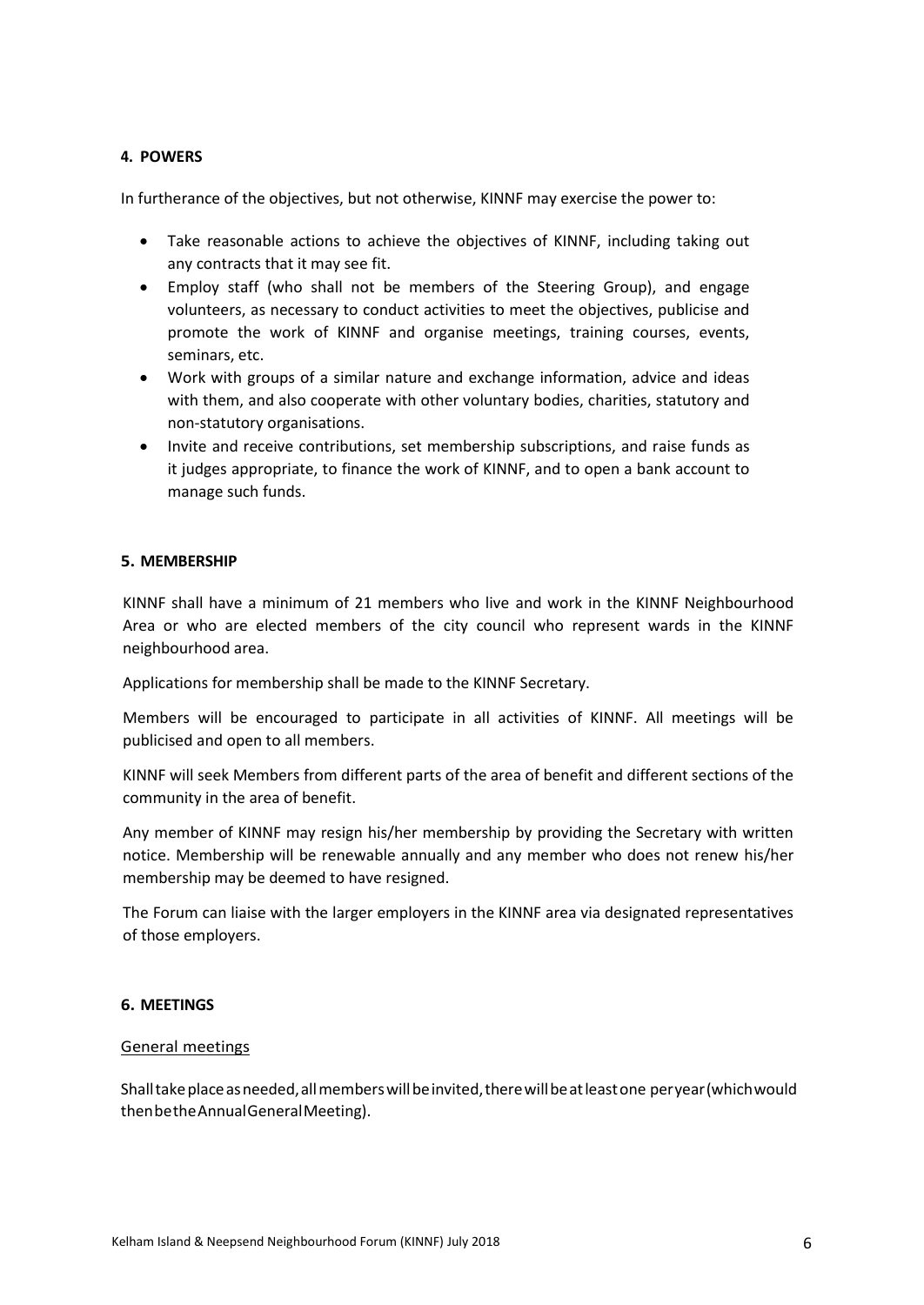## AnnualGeneralMeetings

- All the members of KINNF shall be invited to a general meeting at least once per year. This shall be its annual general meeting (AGM) where the Steering Group will be elected and a report of activities in relation to each of KINNF's objectives by the Chairperson and a statement of income and expenditure will be presented by the Treasurer.
- For AGM business to be conducted, a quorum of at least 10 people must be present at the meeting.
- All members on the membership register are entitled to vote at the AGM. Voting shall be made by a show of hands on a majority basis. In the case of a tied vote, the Chairperson or an appointed deputy shall make the final decision.
- All members shall be given at least twenty-eight (28) days' notice of when an AGM is due to take place by either email or text and all meetings will be publicised via notices posted on the KINNF website and social media and in prominent publicly accessible locations.
- Dissolution of KINNF can only be made at an Annual General Meeting.
- Any member wishing to amend clause 1 'Name' or clause 3 'Objectives', must give written notice to the Chair, with the signatures of the proposer and seconder, and members must receive the wording of the proposal at least 14 days prior to the meeting at which it is first to be considered. The resolution must be agreed by at least 75% of those members present.
- Any member wishing to amend any part of this Constitution, other than Clause 1 'Name' and Clause 3 'Objectives', must submit their proposal to the Chair in writing, with the signatures of the proposer and seconder, at least 7 days prior to the meeting at which it is first to be considered. The resolution must be agreed by at least 2/3 of those members present.
- Any potential conflict of interest by a voting member (e.g. where a policy would affect the business interests of a forum member) must be declared and minuted, and the individual must abstain from any discussion or vote on the matter involved in the conflict of interest.

## Steering Group Meetings

- The Steering Group shall meet regularly to administer the group, monitor progress to date, consider future developments and timetabling, and to report to members.
- All Steering Group meetings shall be open for any member who wishes to attend and to participate, whether or not they are elected members of the Steering Group.
- The Steering Group may also invite non-members who support the aims of KINNF to attend.
- All KINNF Members shall be given at least seven (7) days' notice of a Steering Group meeting by e mail or telephone, or as otherwise agreed at a meeting of the Steering Group. Regular meeting dates shall also be posted on the KINNF website.
- Neighbourhood groups will be invited to nominate an observer to attend the Steering Group for liaison, and members of the Steering Group will attend relevant neighbourhood meetings as requested.
- At least 50% of steering group members must be present in order for a meeting to take place.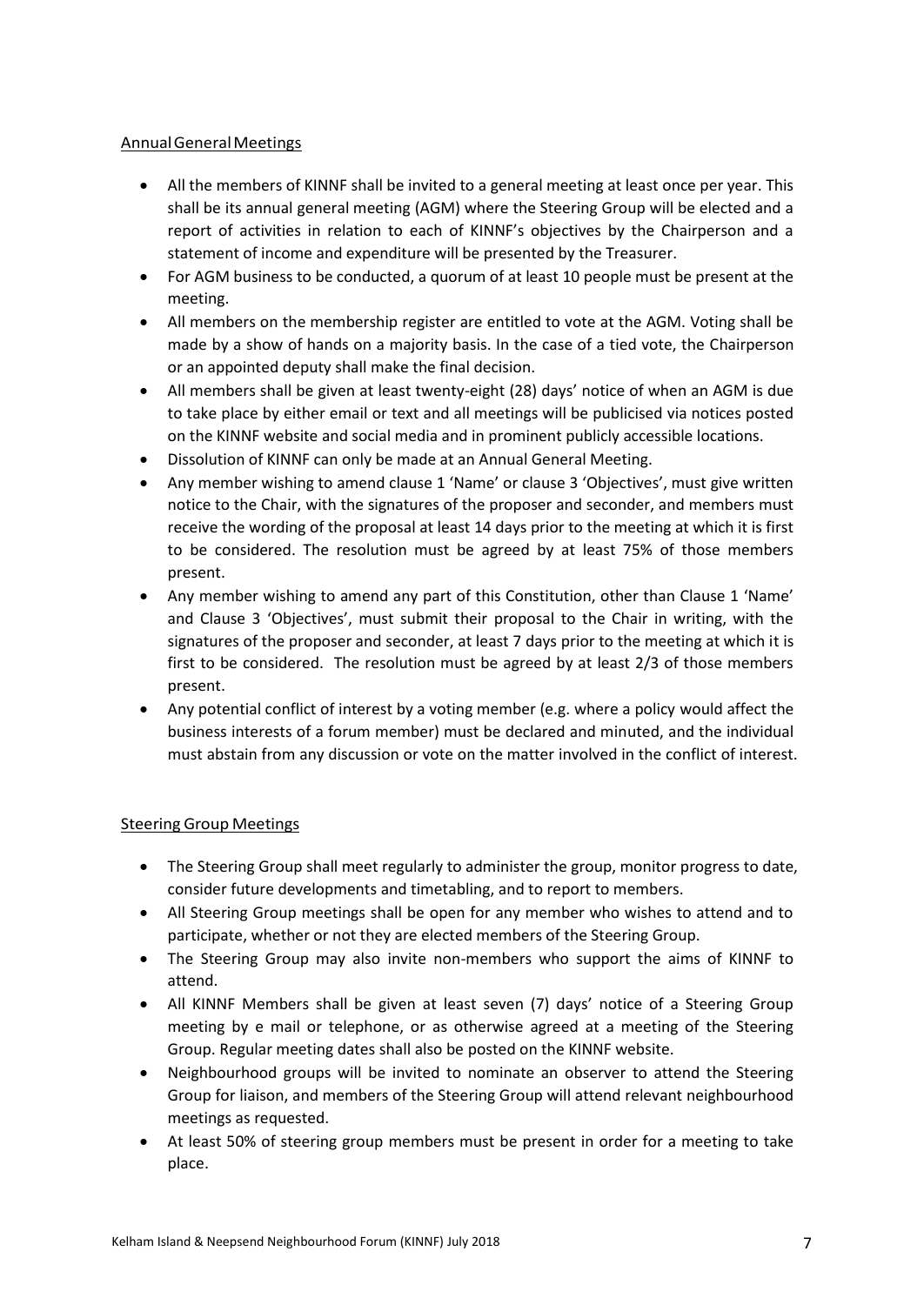## **7. STEERING GROUP**

- KINNF shall be administered by a Steering Group of no less than four (4) people and no more than twelve (12), who must be at least 18 years of age.
- Members of the Steering Group will be elected for a period of up to one year but must stand for re-election at KINNF's AGM.
- There may be up to three ex-officio members of the group drawn from relevant organisations in the area.

## **8. OFFICERS OF THE STEERING GROUP**

KINNF Steering Group shall be elected at the inaugural meeting of KINNF and will be re-elected at subsequent Annual General Meetings of KINNF. All members of the Steering Group shall take an active role in administering the work of KINNF. Other members of KINNF are also welcome to be active in this work. The Steering Group will elect officers from among its elected members as follows:

The Chair - It shall be the responsibility of the Chairperson to chair all meetings, or a designated deputy in his/her absence, and to ensure that meetings are held in accordance with the provisions of KINNF constitution. In the event of a tied vote at meetings the Chair shall have a casting vote.

The Deputy Chair - It shall be the responsibility of the Deputy Chairperson to deputise for the Chair as needed.

The Treasurer - It shall be the responsibility of the Treasurer to ensure that the finance provisions of the constitution (see clause 9 below) are carried out.

The Secretary - It shall be the responsibility of the Secretary to keep a register of members, ensure that minutes are taken of all meetings and that the minutes are published and emailed to all members (or posted where necessary) and uploaded to the KINNF website.

#### **9. THE FINANCES OF KINNF**

- Any money acquired by KINNF, including donations, contributions and bequests, shall be paid into an account operated by the Steering Group in the name of KINNF.
- All funds must be applied to the objectives of KINNF and for no other purpose.
- Bank accounts shall be opened in the name of KINNF. Any deeds, cheques etc. drawing from KINNF's bank account shall be signed by at least two (2) of the following committee members: Chairperson; Vice Chair; Treasurer; Secretary.
- Any income/expenditure shall be the responsibility of the Treasurer who will be accountable to ensure funds are utilised effectively and that KINNF stays within budget.
- Official accounts shall be maintained and be available for examination on request.
- An annual financial report shall be presented at the AGM.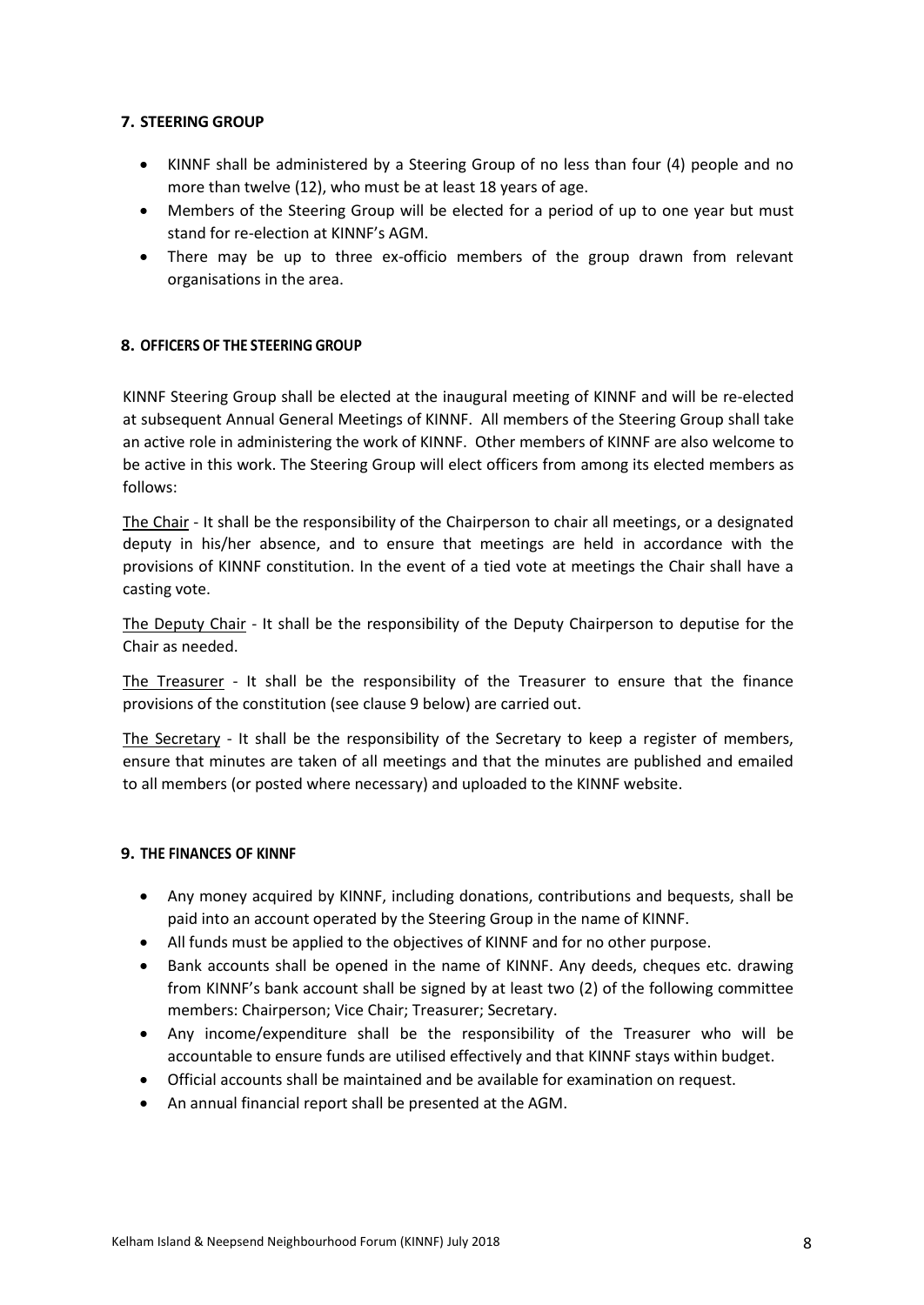#### **10. NEIGHBOURHOOD PLANNING**

- Any decision to undertake, consult on or submit to the local planning authority for approval any neighbourhood Plan shall be subject to a vote at a meeting of all members of KINNF.
- All consultation on the Neighbourhood Plan will be open to all residents and businesses whether members of KINNF or not.
- KINNF will use a variety of means to publicise the neighbourhood planning process, record it and seek views of the public.
- KINNF members will develop the neighbourhood plan working with the local planning authority and any independent experts or advisors as they see fit.
- At the discretion of KINNF a task group can be delegated for a specific element of the Neighbourhood Plan. The task group may co-opt members as it sees fit.

## **11. DURATION & DISSOLUTION**

The duration of the KINNF Neighbourhood Forum is 5 years from its formal designation by Sheffield City Council, and at its AGM at the end of year 4, the AGM will consider a continuing or successor organisation to maintain and monitor the KINNF Neighbourhood Plan. Any such resolution should be supported by at least three quarters of members present at the meeting.

The dissolution of the group and dispersement of any remaining funds will be considered at the following Annual General Meeting. Any assets or remaining funds after debts have been paid shall be returned to their providers or transferred to local charities or similar groups as approved at the AGM.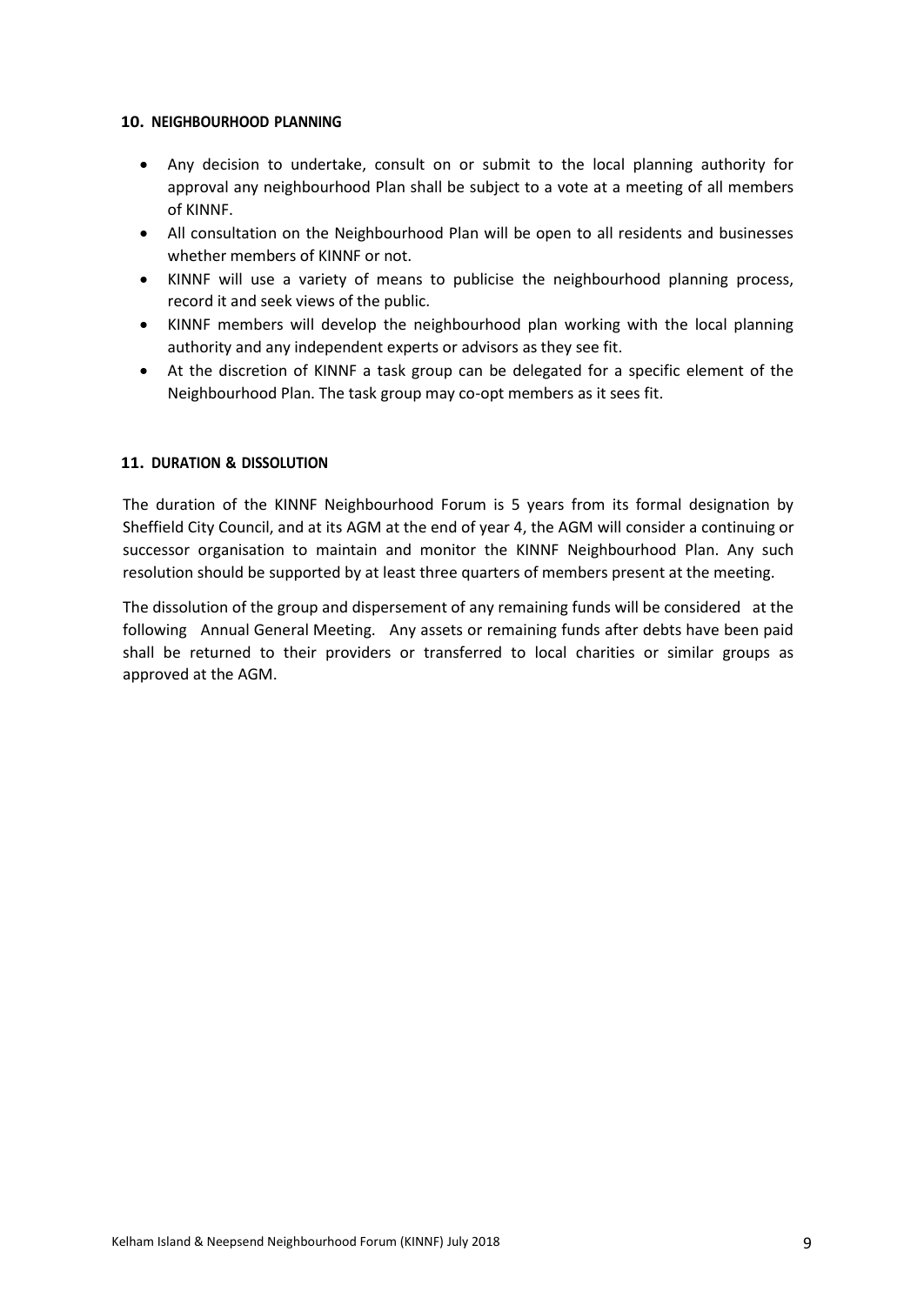## **APPENDIX 3: Rationale for proposed area**

#### **Why are we developing a Neighbourhood Plan?**

The Forum is being developed in order to develop and implement a local vision for the area, one that maintains and stimulates the unique cultural characteristics that make the area so vibrant, at least partly by influencing local development. Kelham Island and Neepsend are rich areas of industrial heritage that also include a strong mix of business, commercial activity and residential spaces. Permeating the area are a number of cultural themes that talk to its historical legacy and the creative industries that have been fostered more recently. For example, there is a strong culture of real-ale, with several national award-winning public houses and at least three local breweries that can identify their roots back to the steel industry. There is a strong music and arts scene, with Yellow Arch Studios and Kelham Island Arts Collective (KIAC), two leading institutions, KIAC visibly having an influence through the street art work in the area including along Green Lane and the Little Kelham development, or on the BT and Virgin network boxes. Sitting at the heart of the industrial conservation area within the neighbourhood is the famous Kelham Island Industrial Museum. Most recently, the area has become well-known for its food scene, with the Milestone Group leading a number of wellregarded institutions that has stimulated a number of other independent restaurants to locate here. Unifying all of these themes is a sense of the vibrant, independent business scene and Victorian-era industrial living conversions, unique within Sheffield.

Our neighbourhood is facing unprecedented change from new developments that we feel threatens the social fabric of our community. The physical and historic character of our built environment and the health and well-being of local residents is paramount. The Forum will thus look to define and strengthen each of these features. For example, it will look to establish design codes for future development, protecting the industrial heritage characteristic of the area. It will support the ecosystem of independent businesses, seeking to maintain and strengthen them. It will seek to nourish a family-friendly environment; ensuring local amenities keep up with the growing population and positively support the local community. Other themes will be identified as the community engagement proceeds but there is strong sentiment that the Neighbourhood Plan, and the process we go through to complete it, will have a lasting impact on the definition and implementation of a local vision.

#### **Why have we designated the boundaries as per Appendix 1?**

Kelham Island and Neepsend has previously been delineated by the city council and has been used as the initial basis for the Neighbourhood Plan. However, since the council first identified the area there has been significant business and residential development. Thus, discussions within the local community were about identifying the "new" Kelham Island and Neepsend boundaries.

In order to make an informed assessment we considered a number of criteria. These included:

- Social and cultural integrity of defined area
- Natural and man-made boundaries e.g., rivers and roads